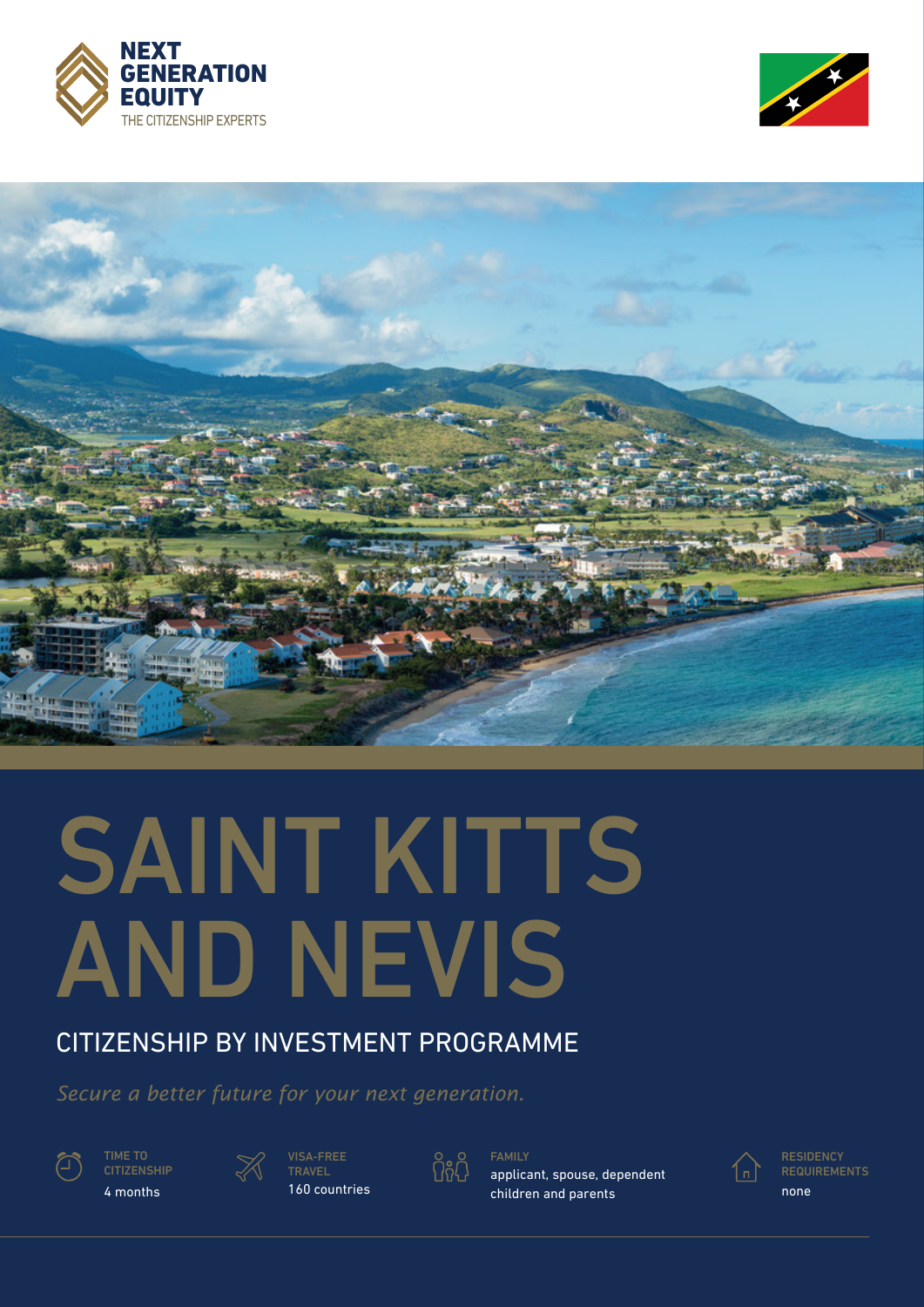

# ABOUT SAINT KITTS AND NEVIS

Saint Kitts and Nevis is an island country in the West Indies and is the smallest sovereign state in the Western Hemisphere. The country enjoys a pleasant tropical climate combined with beaches, warm sea water and beautiful coral reefs. It is also a Commonwealth realm, with Queen Elizabeth II as the Head of State.

The Saint Kitts and Nevis citizenship-by-investment programme was established in 1984, making it the oldest citizenship programme. Since then, the country has continued to lead the economic citizenship industry and has made it its goal to represent the 'Platinum Standard' of citizenship-by-investment. Today, the Saint Kitts and Nevis programme stands as the oldest, most trusted, and successful programme of its kind.



# WHY SAINT KITTS AND NEVIS

# TRAVEL WITH EASE

As a citizen of Saint Kitts and Nevis, you unlock visa-free travel to over 160 countries, including all Schengen states, major countries in Latin America, North America and Asia. Should you travel anywhere outside these countries, the Saint Kitts and Nevis passport will facilitate and smoothen the process of obtaining a visa in most countries.

# TAKE ADVANTAGE OF NEW BUSINESS **OPPORTUNITIES**

Saint Kitts and Nevis passport holders benefit from an attractive tax regime: no foreign income, wealth, gift, inheritance, or capital gains tax for non-residents.

Furthermore, the benefits include tax-free trade with Canada and duty free trading in the whole of the Caribbean.

# Secure Your Family's Future

Your spouse, dependent children up to the age of 30 and dependent parents over the age of 55 can apply to obtain their Saint Kitts and Nevis passports along with you, and will be able to enjoy all of the same benefits.

You and your family are not required to visit the island in order to obtain the citizenship nor do you have to reside there to keep the status.

Saint Kitts and Nevis allows individuals to hold dual citizenships which means that you do not have to renounce your original nationality.









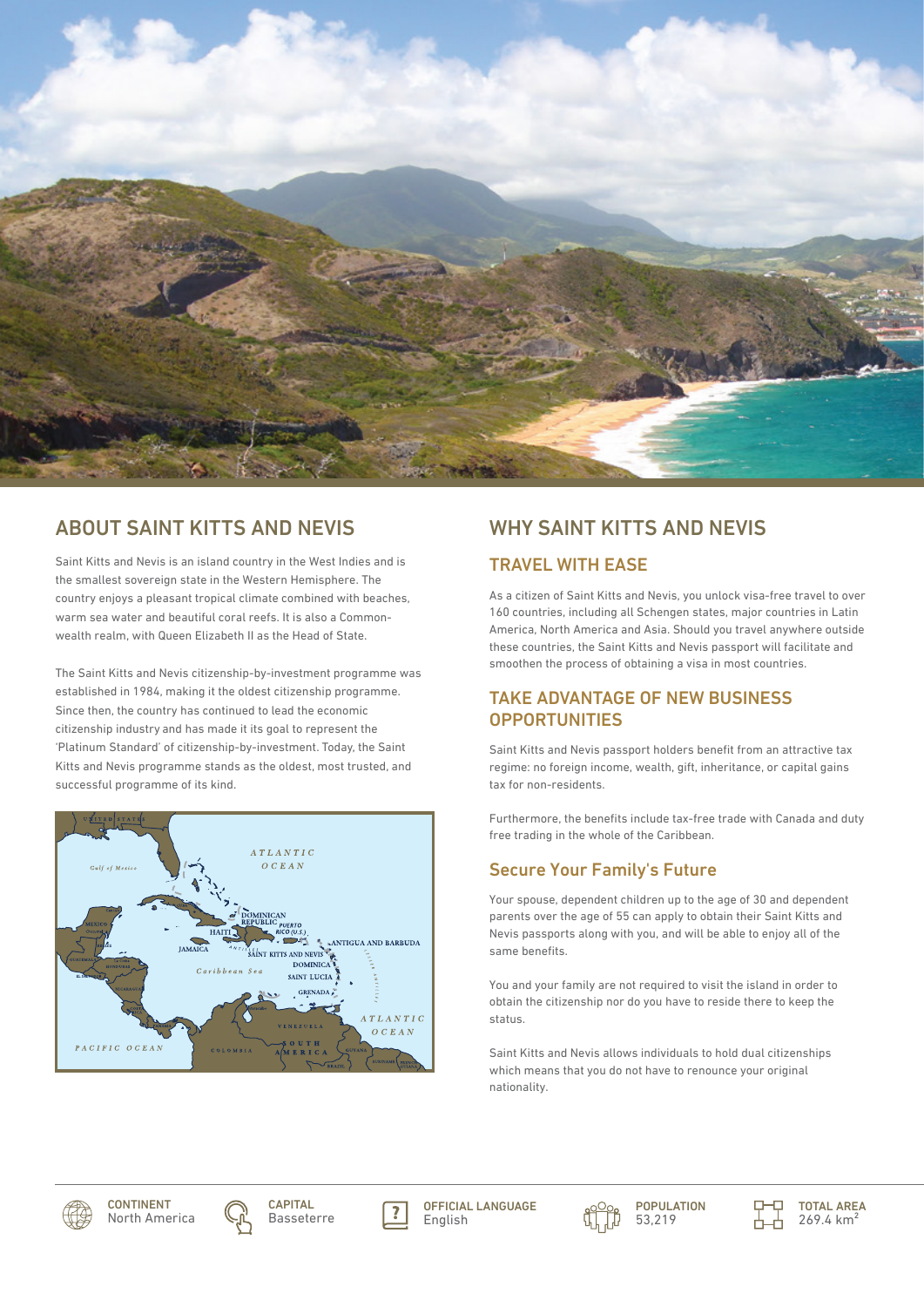

# INVESTMENT OPTIONS

There are 2 investment options which serve as a qualifier for the application to the Saint Kitts and Nevis citizenship-by-investment programme:

## **OPTION 1**

**Sustainable Growth Fund (SGF) Contribution**

- Main applicant: **USD 150,000.**
- Family of up to 4: **USD 150,000.**
- Each additional dependant: **USD 10,000.**
- **(Contribution is non-refundable).**

#### **OPTION 2**

**Real Estate Investment**

- **USD 200,000** (holding period of 7 years). OR
- **USD 400,000** (holding period of 5 years).

**(Investment should be in a pre-approved real estate project).** 

# **ACCELERATED APPLICATION PROCESS**

- Main Applicant: **USD 25,000.**
- Dependants above 16 years of age: **USD 20,000.**
- Dependants below 0-16 years of age: **USD 500.**

#### **Additional government fees apply.**

GDP



VISA-FREE COUNTRIES 160



4



**CURRENCY** East Caribbean Dollar

# PROCESS AND TIMELINE

| Month 1<br>Preparation                  | Sign a retainer agreement for Next Generation Equity to<br>act as your legal advisor for the citizenship application<br>and legal process.    |
|-----------------------------------------|-----------------------------------------------------------------------------------------------------------------------------------------------|
|                                         | Prepare required documentation.                                                                                                               |
|                                         | Payment of government fees, due diligence, citizenship<br>application and legal fees.                                                         |
|                                         | Submit citizenship application.                                                                                                               |
| Month 2-3<br>Citizenship<br>application | Government due diligence process.<br>Citizenship approval is issued.                                                                          |
| Month 4<br>Receive<br>citizenship       | Upon receiving your citizenship approval, you can<br>continue with your selected investment option:<br>Make the Sustainable Growth Fund (SGF) |
|                                         | contribution. The payment will be made directly to<br>the government.                                                                         |
|                                         | Proceed with the complete purchase of real<br>estate. The payment will be made directly to the<br>developer's escrow account.                 |
|                                         | Citizenship Certificate of Registration is issued.<br>Saint Kitts and Nevis passport is granted thereafter.                                   |

**\*** The time estimated to receive the citizenship approval is based on the government's due diligence processing time and may vary.